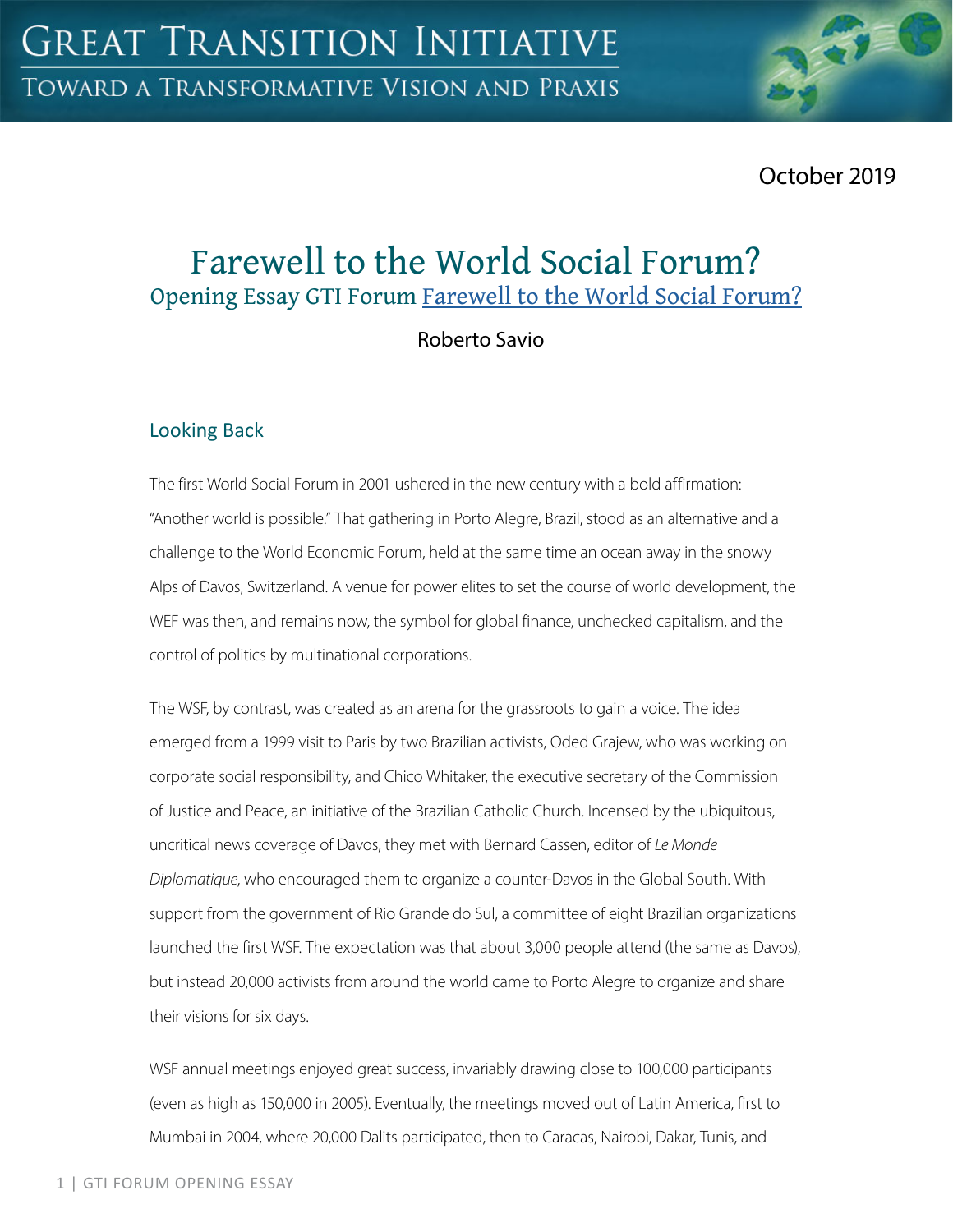Montreal. Along the way, two other streams—Regional Social Forums and Thematic Social Forums—were created to complement the annual central gathering, and local Forums were held in many countries. Cumulatively, the WSF has brought together millions of people willing to pay their travel and lodging costs to share their experiences and collective dreams for a better world.

The WSF's Charter of Principles, drafted by the organizing committee of the first Forum and adopted at the event itself, reflected these dreams. The Charter presents a vision of deeply interconnected civil society groups collaborating to create new alternatives to neoliberal capitalism rooted in "human rights, the practices of real democracy, participatory democracy, peaceful relations, in equality and solidarity, among people, ethnicities, genders and peoples."

Yet, the "how" of realizing any vision was hamstrung from the start. The Charter's first principle describes the WSF as an "open meeting place," which, as interpreted by the Brazilian founders, precluded it from taking stances on pressing world crises. This resistance to collective political action relegated the WSF to a self-referential place of debate, rather than a body capable of taking real action in the international arena.

It didn't have to be this way. Indeed, the 2002 European Social Forum called for mass protest against the looming US invasion of Iraq, and the subsequent 2003 Forum played a major role in organizing the day of action the following month with 15 million protesters in the streets of 800 cities on all continents—the largest demonstration in history at the time. However, the WSF's core organizers, who were not interested in this path, held sway, a phenomenon inextricable from the democratic deficit that has always dogged the Forum.

Indeed, the WSF has never had a democratically elected leadership. After the first gathering, the Brazilian host committee convened a meeting in Sao Paolo to discuss how best to carry the WSF forward. They invited numerous international organizations, and on the second day of the meeting appointed us all as the International Council. Several important organizations, not interested in this meeting, were left off the council, and those who did attend were predominately from Europe and the Americas. In the ensuing years, efforts to change the composition created as many problems as they solved. Many organizations wanted to be represented on the Council, but due to vague criteria for evaluating their representativeness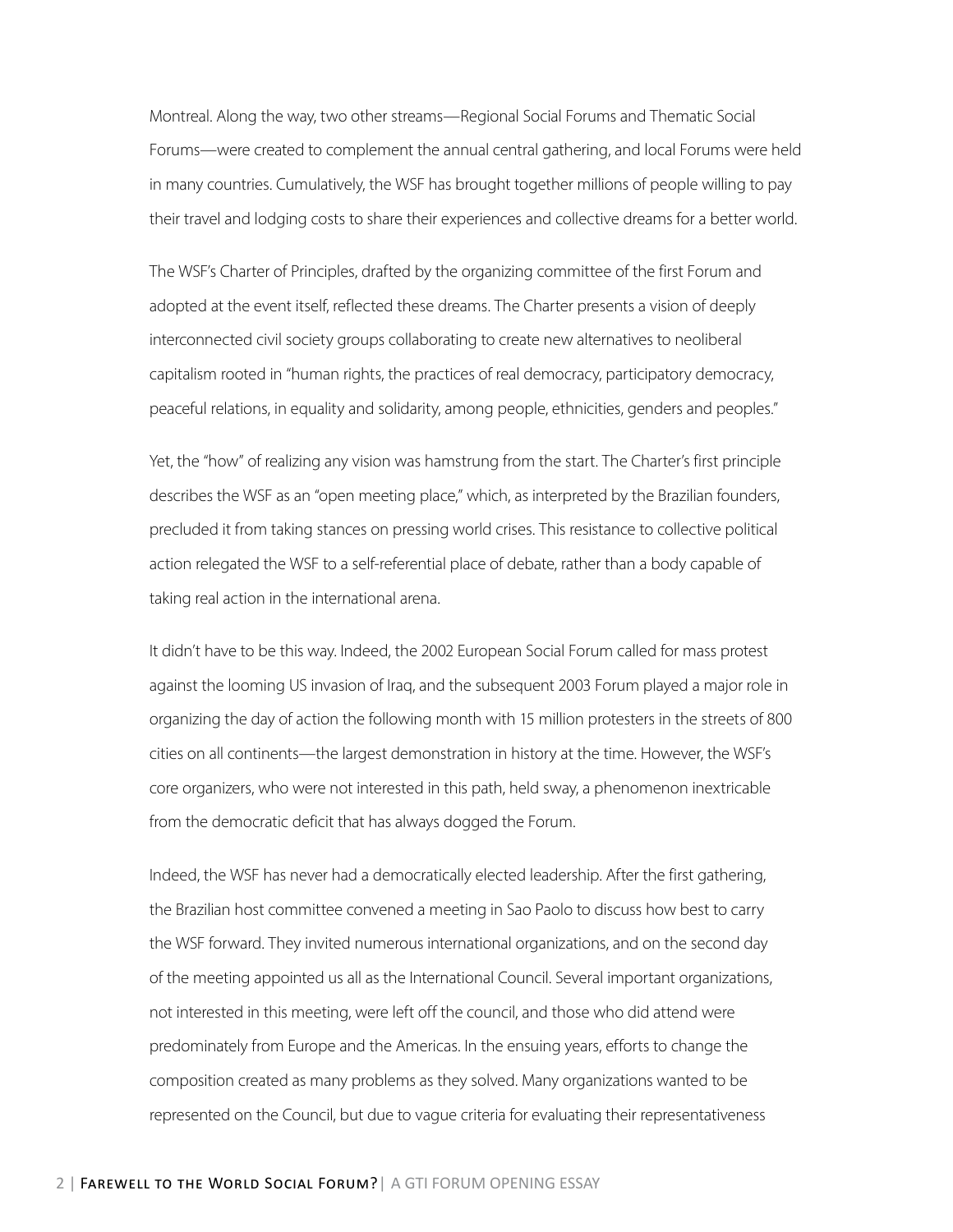and strength, the Council soon became a long list of names (most inactive), with the roster of participants changing with every Council meeting. Despite repeated requests from participating organizations, the Brazilian founders have refused to revisit the Charter, defending it as an immutable text rather than a document of a particular historical moment.

#### At a Crossroads

The future of the WSF remains uncertain. Out of a misguided fear of division, the Brazilian founders have thwarted efforts to allow the WSF to issue political declarations, establish spokespeople, and reevaluate the principle of horizontality, which eschews representative decision-making structures, as the basis for governance. Perhaps most significantly, they have resisted calls to transcend the WSF's original mission as a venue for discussion and become a space for organizing. With WSF spokespeople forbidden, the media stopped coming, since they had no interlocutors. Even broad declarations that would not cause schism, like condemnation of wars or appeals for climate action, have been prohibited. As a result, the WSF has become akin to a personal growth retreat where participants come away with renewed individual strength, but without any impact on the world.

Because of its inability to adapt, and thereby act, the WSF has lost an opportunity to influence how the public understands the crises the world faces, a vacuum that has been filled by the resurgent right-wing. In 2001, globalization's critics emerged mainly on the left, pointing out how market-driven globalization runs roughshod over workers and the environment. Since then, as the WSF has floundered and social democratic parties have bought into the governing neoliberal consensus, the right has managed to capitalize on the broad and growing hostility to globalization, rooted especially in the feeling of being left behind experienced by working-class people. Prior to the US financial crisis of 2008 and the European sovereign bond crisis of 2009, the National Front in France was the only established right-wing party in the West. Since then, with a decade of economic chaos and brutal austerity, right-wing parties have blossomed everywhere.

The unsettling rise of the anti-globalization right has scrambled many political assumptions and alliances. At the start of the WSF, our enemies were the international financial institutions, such as the International Monetary Fund and the World Bank. Now, these institutions support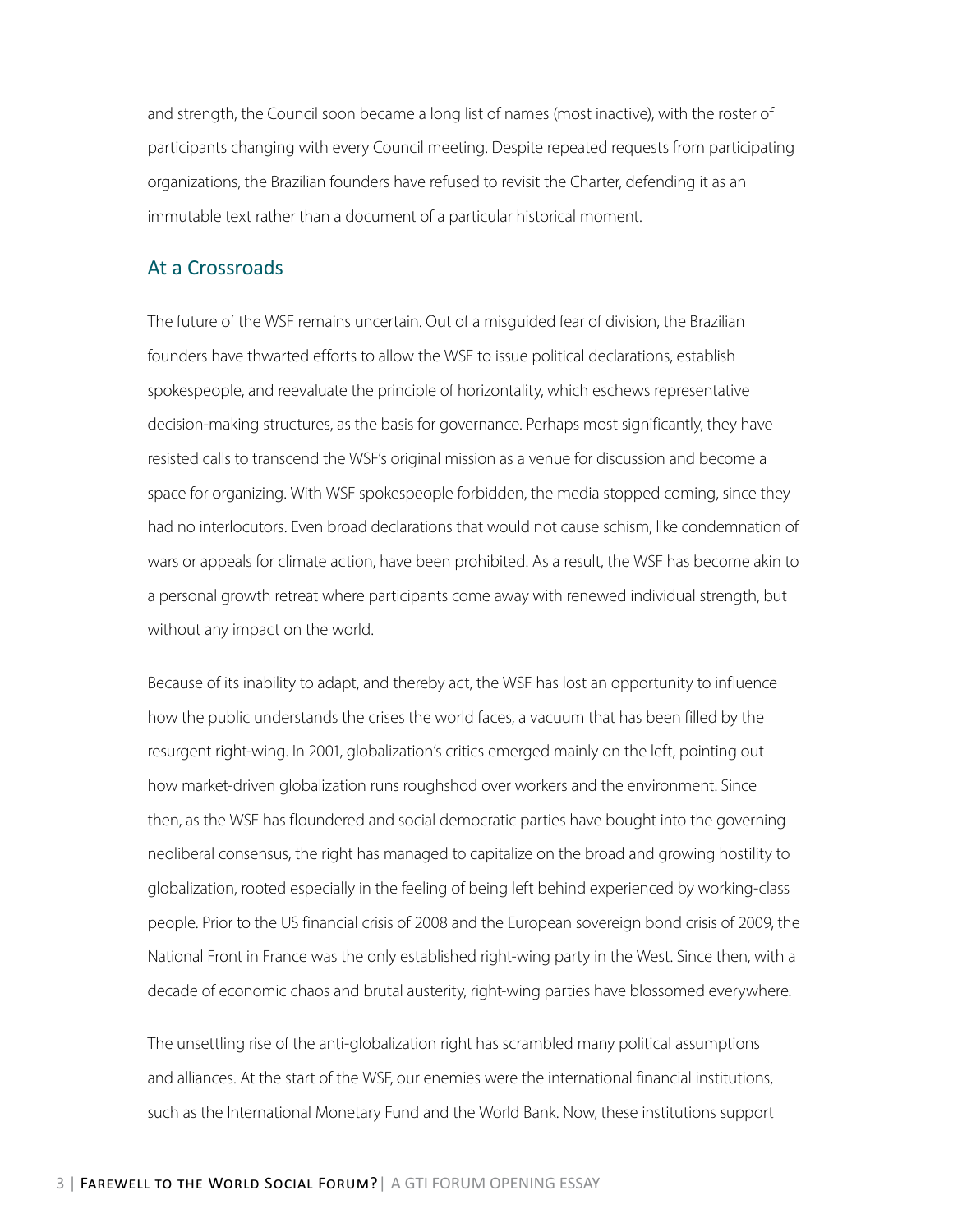reducing income inequality and increasing public investment. The World Trade Organization, the infamous target of massive protests in 1999, was our enemy as well, for skewing the rules of global trade toward multinational corporations; now, US president Donald Trump is trying to dismantle it for having any rules at all. We criticized the European Commission for its free market commitment, and lack of social action: now we have to defend the idea of a United Europe against nationalism, xenophobia, and populism. These forces have upended and transformed global political dynamics. Those fighting globalization and multilateralism, using our diagnosis, are now the right-wing forces.

#### Looking Ahead

Is there, then, a future for the World Social Forum? Logistically, the outlook is not good. Rightwing Brazilian president Jair Bolsonaro, an ally of authoritarian strongmen around the world, has announced that he will forbid any support for the Forum, putting its future at grave risk. Holding a forum of such size requires significant financial support, and a government at least willing to grant visas to participants from across the globe. The vibrant Brazilian civil society groups of 2001 are now struggling for survival.

Indeed, right-wing governments around the world attack global civil society as a competitor or an enemy. In Italy, Interior Minister Matteo Salvini has been pushing to eliminate the tax status of nonprofits. Like Salvini in Italy, Trump in the US, Viktor Orban in Hungary, Narendra Modi in India, and Shinzo Abe in Japan, among others, are unwilling to hear the voice of civil society. Their escalating assault on civil society might spell the formal end of the World Social Forum, although the WSF's refusal to evolve with the times left the organization vulnerable to such assaults.

If the World Social Forum does fade away as an actor on the global stage, we can take many valuable lessons from its history as we mount new initiatives for a "movement of movements." First, we need to support civil society unity. Boaventura de Sousa Santos, the Portuguese anthropologist and a leading participant in the WSF, stresses the importance of "translation" between movement streams. Women's organizations focus on patriarchy, indigenous organizations on colonial exploitation, human rights organizations on justice, and environmental organizations on sustainability. Building mutual understanding, trust, and a basis for collective work requires a process of translation and interpretation of different priorities, embedding them in a holistic framework.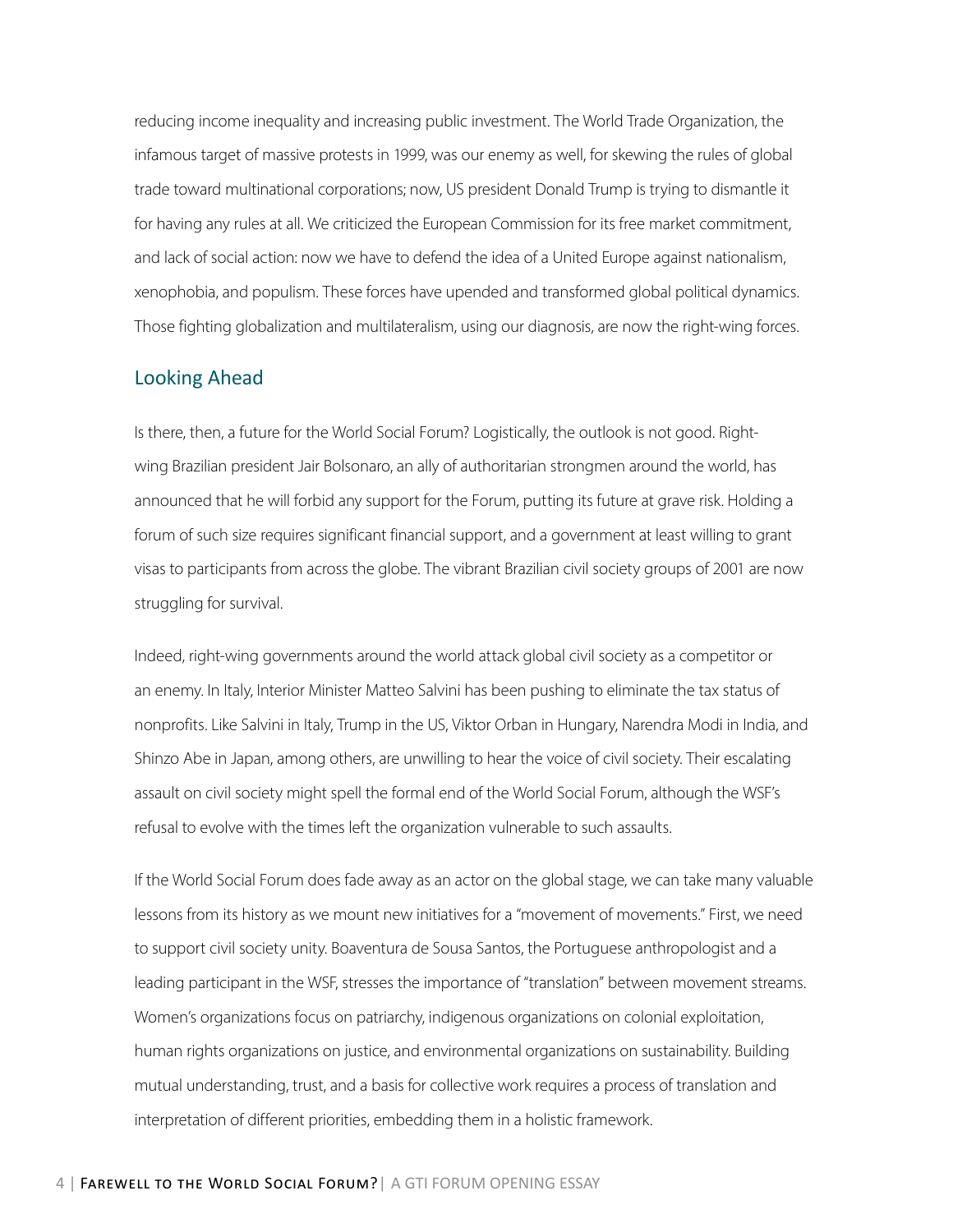Any initiative to build transnational movement coordination must address this challenge. While it is easier to build a mass action against a common enemy, nurturing a common movement culture requires a process of sustained dialogue. The WSF was instrumental in creating awareness of the need for a holistic approach to fight, under the same rubric, climate change, unchecked finance, social injustice, and ecological degradation. Building on that experience with how the issues intersect is critical to a viable global movement. The WSF has made possible alliances among the social movements, which got their legitimacy by fighting the system, and the myriad NGOs, which got theirs from the agenda of the United Nations. This is certainly a significant historical contribution, enabling the next phase in the evolution of global civil society.

 Second, we need to balance movement horizontalism and organizational structure. For the vast majority of participants in cutting-edge progressive movements over the past half-century, the notion of a political party, or any such organization, has been linked to oppressive power, corruption, and lack of legitimacy. This suspicion of organization, reflected in the core ideology of the WSF, has contributed to its lack of action.

This tendency to reject verticality out of fear of its association with oppression poses a major challenge to the formation of a global movement: those who would be, in principle, its largest constituency will question overarching organizational structures. Based on historical experience, they fear the generation of unhealthy structures of power, the corruption of ideals, and the lack of real participation. Nevertheless, coordination is essential for a diverse global movement to develop sufficient coherence. The task is to find legitimate forms of collective organization that balance the tension between the commitments to both unity and pluralism.

Third, a global movement effort must navigate a new media landscape. The Internet has changed the character of political participation. Space has shrunk, and time has become fluid and compressed. Social media has become more important than conventional media. Indeed, it was essential, for example, to the election of Bolsonaro in Brazil and Salvini in Italy, as well as Brexit in the UK. US newspapers have a daily run of 62 million copies (ten million from quality papers like the *Wall Street Journal*, *New York Times*, and *Washington Post*), while Trump tweets to as many followers.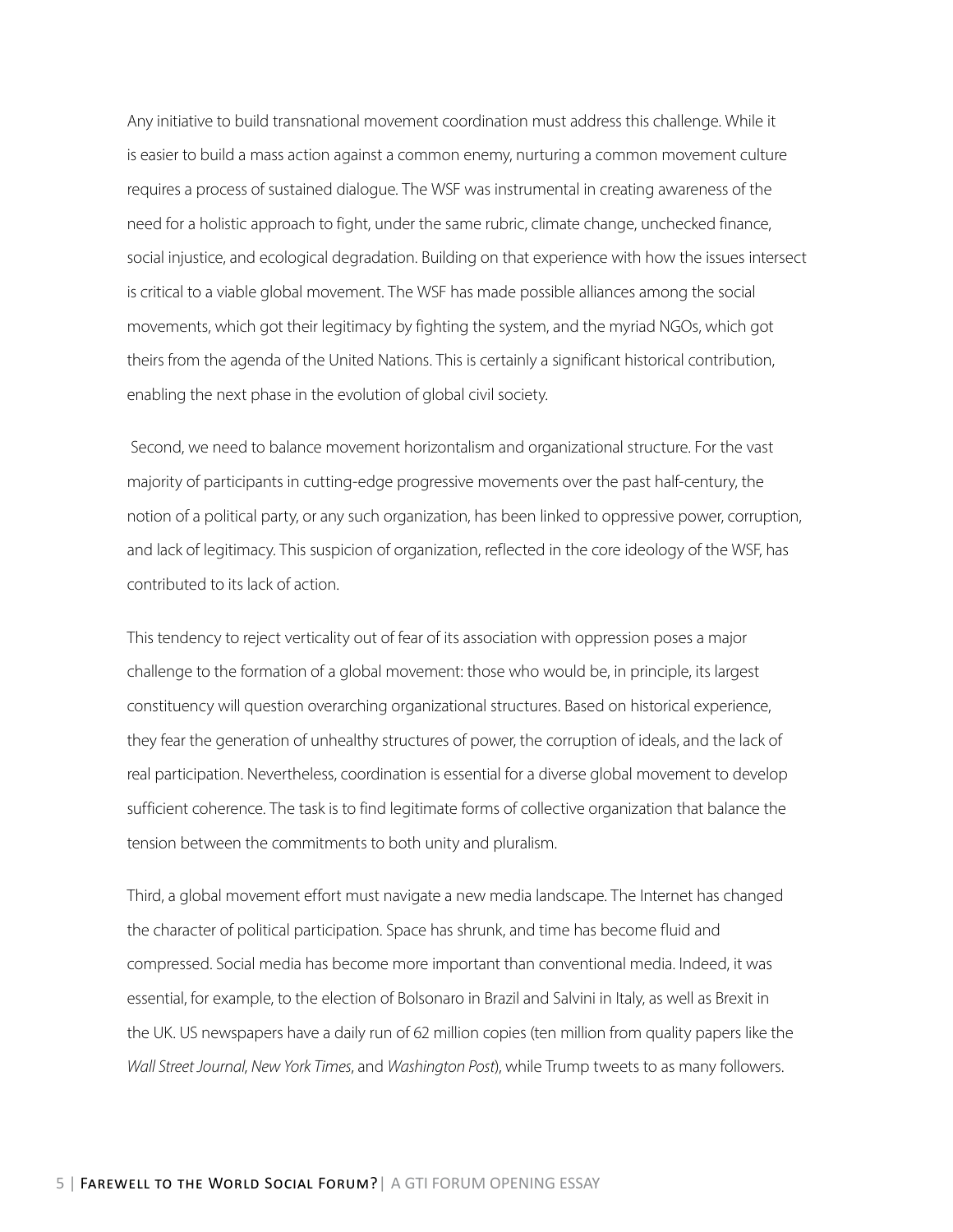Contemporary communications technology, while used to sow confusion and abuse by the right, must be central to transnational mobilization campaigns fostering awareness and solidarity.

Political apathy among potential allies remains as great a challenge as the right-wing surge. This is not a new phenomenon. The triumphant pronouncements of the end of ideology and history three decades ago helped mute explicit debate on the long-term vision for society. Instead, the technocrats of the International Monetary Fund, the World Bank, and the US Treasury foisted the Washington Consensus on the rest of the world: financial deregulation, trade liberalization, privatization, and fiscal austerity. The benefits of globalization would lift all boats; curb nonproductive social costs; privatize health and more; and globalize trade, finance, and industry. Center-left parties across the West resigned themselves to this brave new world. "Third Way" leaders like British Prime Minister Tony Blair argued that since corporate globalization was inevitable, progressives could, at best, give it a human face. In the absence of a real alternative to the dominant paradigm, the left lost its constituency. The wreckage left behind by neoliberal governments has become the engine for the populist and xenophobic forces from across the globe.

Looking ahead, to build a viable political formation for a Great Transition, we must find a banner under which people can rally. Climate action has increasingly served this function, with the youthfulness of the climate movement a reason for hope. The climate strike movement, led by Swedish student Greta Thunberg, has engaged tens of thousands of students worldwide and shown that the fight for a better world is on. These new young activists, many of whom have probably never heard of the WSF, do not pretend to come with a pre-made platform; they simply ask the system to listen to scientists. The lack of a full vision allows them to avoid many of the WSF's problems, yet still underscore how the system has exhausted its viability in the face of spiraling crises.

Millions of people across the globe are engaged at the grassroots level, hundreds of times more than related to the WSF. The great challenge is to connect with those working to change the present dire trends, making clear that we are not part of the same elite structures and, indeed, share the same enemy. The historic preconditions undergird the possibility of such a project, our visions of another world give it a direction, and the growing restlessness of countless ordinary people is a hopeful harbinger.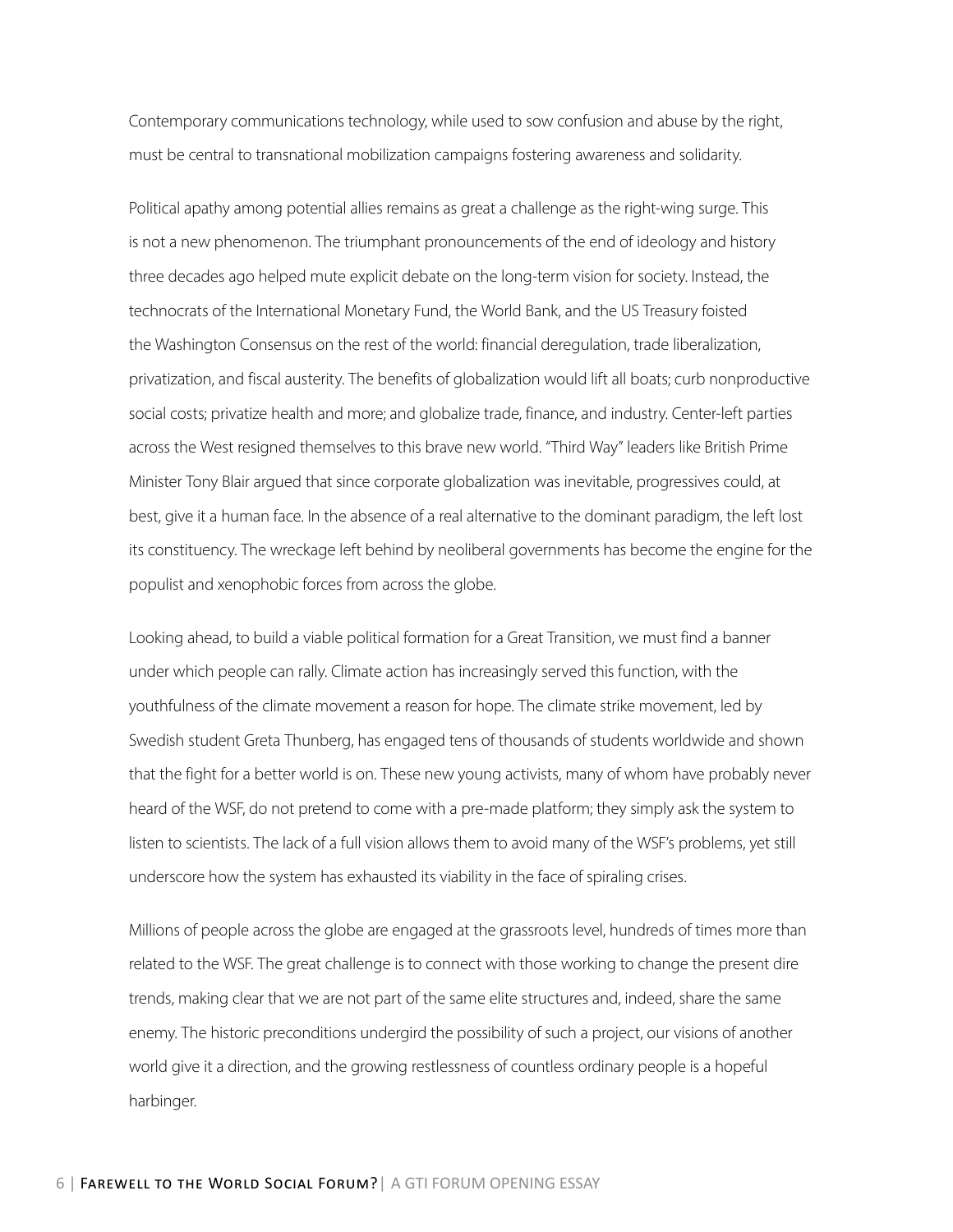Can we find the modes of communication and alliance to galvanize the global movement and propel it forward? I do not see much value in a coalition of organizations and militants who meet merely to discuss among themselves. Collective action is necessary for counterbalancing the decline of democracy, increasing civic participation, and keeping values and visions at the forefront. In the WSF, the debate about moving in this direction has been going for quite some time, but has repeatedly run up against the intransigence of the founders.

It would be a mistake to lose the WSF's impressive history and convening authority. But we need to recreate it in order to reflect the present barbarized. Will we be able to reform WSF, and if this is not possible, create an alternative? Citizens have become more aware of the need for change than they were when we first met in Porto Alegre many years ago. But they are also more divided, some taking the reactionary path of following authoritarian leaders, some the progressive path of social justice, participation, transparency, and cooperation. As the conventional system destabilizes and loses legitimacy, giving life to a revamped WSF—or creating a new platform—might be easier than the challenge of launching the process eighteen years ago. Still, realizing the next phase will take new leaders, wide participation, and recognition of the need for new structures. In these times, this is a tall order.